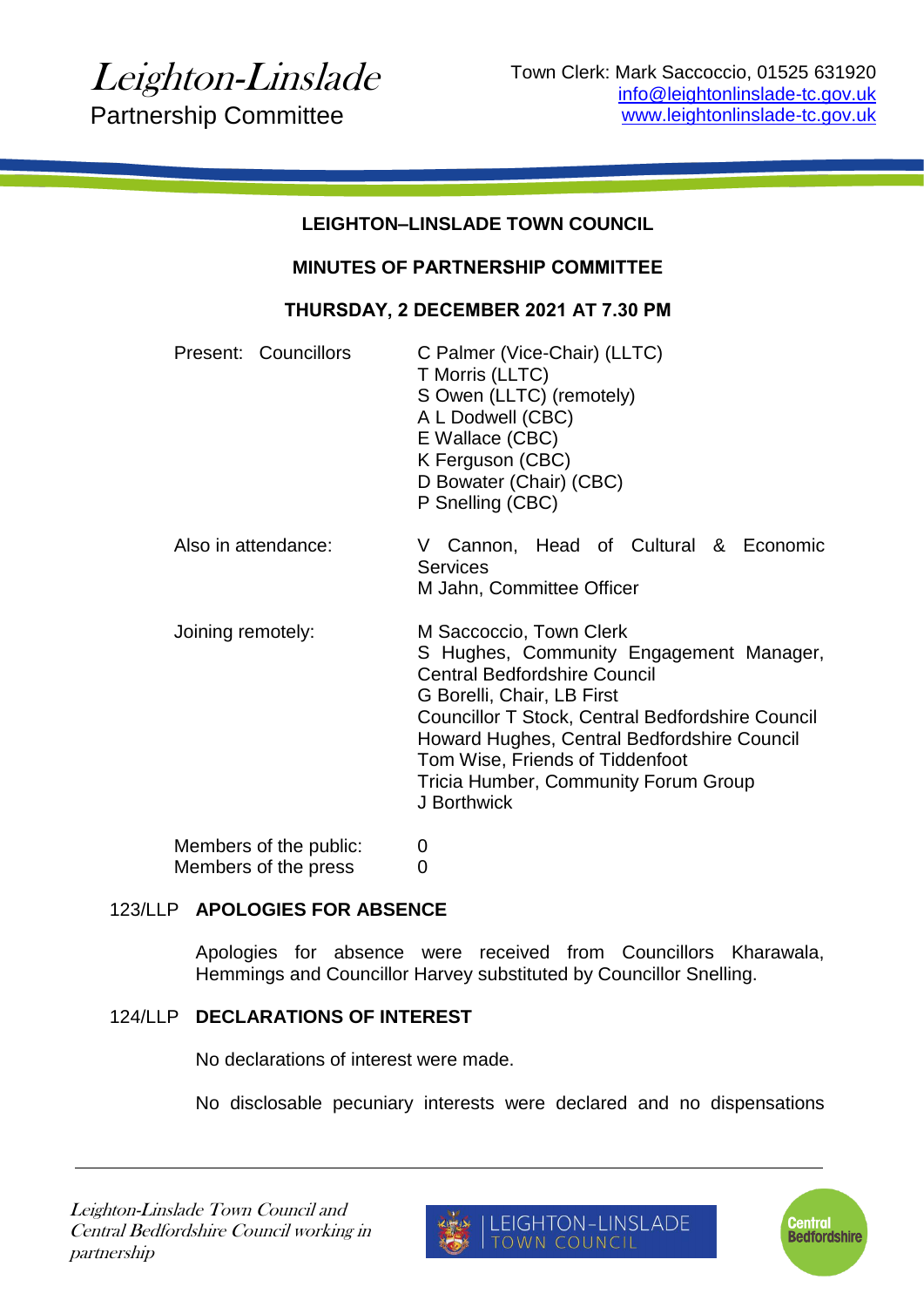were requested.

### 125/LLP **QUESTIONS FROM THE PUBLIC (3 minutes per person; maximum 15 minutes)**

There were no questions from the public.

#### 126/LLP **MINUTES OF PREVIOUS MEETING**

(a) The Committee received the draft minutes of the Partnership Committee meeting held on 9 September 2021.

### **RESOLVED that the minutes of the Partnership Committee meeting held on 9 September 2021 be approved as a correct record and were signed accordingly.**

(b) Members received the following updates from the minutes:

Minute reference 115/LLP Place Delivery – a question was raised regarding the provision of schools at Clipstone Park, Chamberlains Barn and Stearn Land and the possible change to a 2-tier system. It was noted that a consultation process was on-going with the schools at present. Sarah Hughes would raise with the relevant officers at Central Bedfordshire Council and share with the Head of Cultural and Economic Services.

Minute reference 116/LLP Land South of the High Street – the wording was amended in section (b) 'Consideration should be given to the potential uses of the land with provision for adequate parking and **research** into the surrounding areas' change research to **permeability**.

Amendment was made to wording on section (c) (ii) to add and read 'That i**n** Central Bedfordshire work streams'. Also under 'That Central Bedfordshire Council be requested to  $-$  (c) remove 'of' to read Support Town Council's aspirations.

Also section (b) of the resolution to explore whether the S106 money was in existence and could be utilised to fund a feasibility study/business case for a civic facility on land south of the High Street. This would be added to the agenda for the next meeting of this Committee.

# 127/LLP **TIDDENFOOT WATERSIDE PARK**

By invitation, Howard Hughes, CBC Active Lifestyles Manager, gave an update on the feasibility work undertaken to assess options for a new visitor hub and improved car parking facilities at Tiddenfoot Waterside Park. Three location options were considered with the preferred option being a new building adjacent to the car park providing a sheltered space for a children's play away from the car park.

It was confirmed that the development at Grovebury Quarry would not be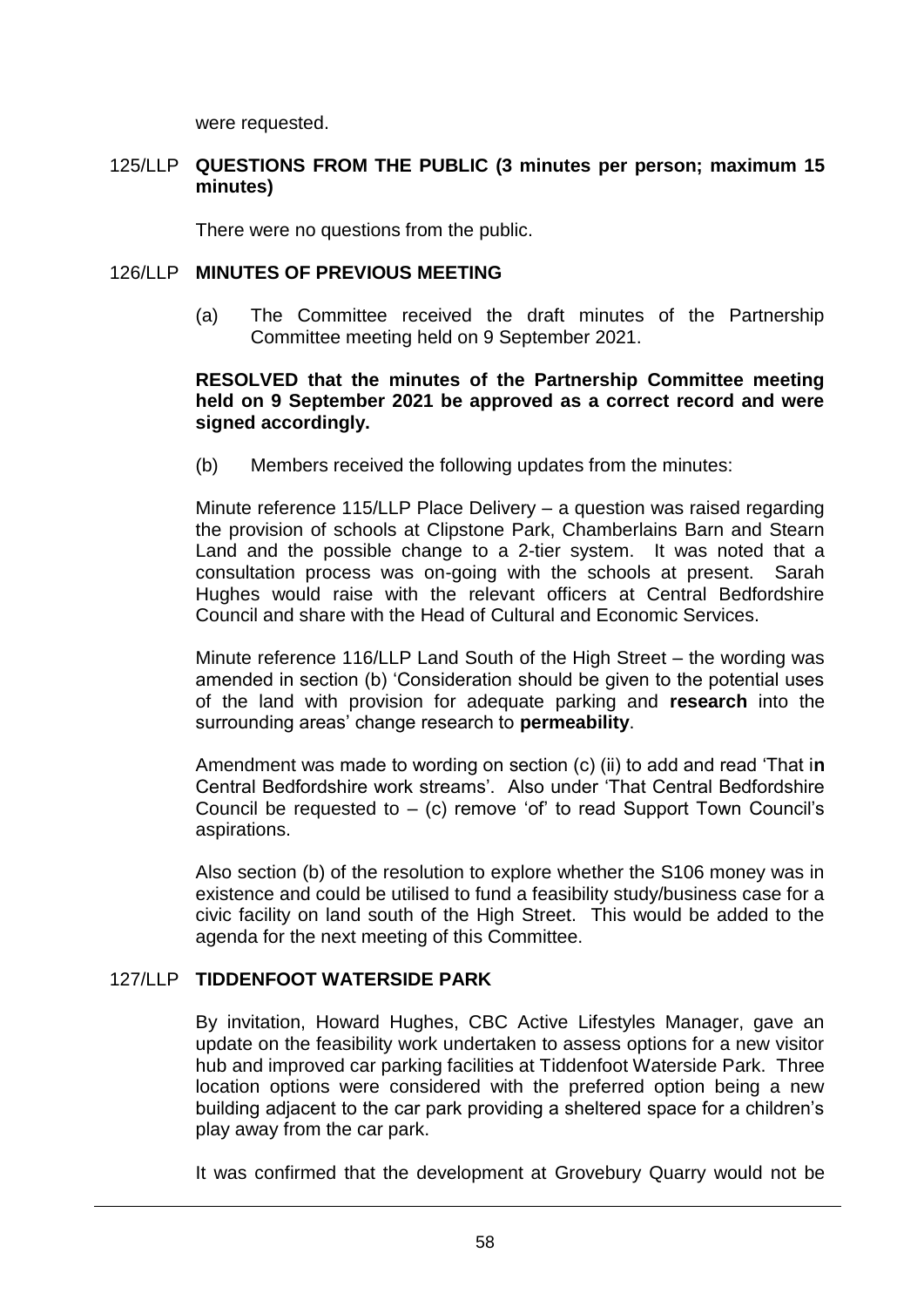going ahead until at least 2027 and it was likely to be a private sailing/yacht club not for use by the general public so development of Tiddenfoot would be a welcome project.

A question was raised whether the S106 funding would cover the cost of the project. It was noted that around £1 million would be available but more may be required to cover the costs depending on which option was agreed. Also the rise in construction costs could impact on the final costs. Members hoped the project would move forward reasonably quickly as it would provide much needed facilities for the area.

### **RESOLVED**

- **(a) To note the report**
- **(b) To support the principle of the proposal to develop visitor facilities at the park and note the next steps as set out.**

### 128/LLP **COMMUNITY FORUM YOUTH SURVEY RESULTS**

The Committee received a report showing the results from the Community Forum Youth Survey. Following the results from the survey it was suggested a further deeper survey be undertaken to ascertain what young people would wish to see enhanced in local park areas.

Gaming was an activity that received several mentions and a suggestion was made to provide a gaming event or purchase equipment for more regular access at the TACTIC centre. TACTIC could then provide a supervised environment for young people who may not have the facilities at home and regulate the use of the equipment. More information would be needed as to the type of equipment needed and costs before proceeding.

Members agreed that the Central Bedfordshire Council survey and the Community Forum Youth Survey be looked at together and then come back to Committee for further discussion and analysis in February 2022.

Members agreed to recommend the results of the survey to the Town Council's Cultural and Economic Services Committee for consideration.

### **RESOLVED**

**(a) That the Central Bedfordshire Council survey and the Community Forum Youth Survey be looked at together and then come back to Committee for further discussion and analysis in February 2022.** 

**(b) RECOMMEND the results of Community Forum Youth Survey and committee report proposals to Cultural and Economic Services for consideration.**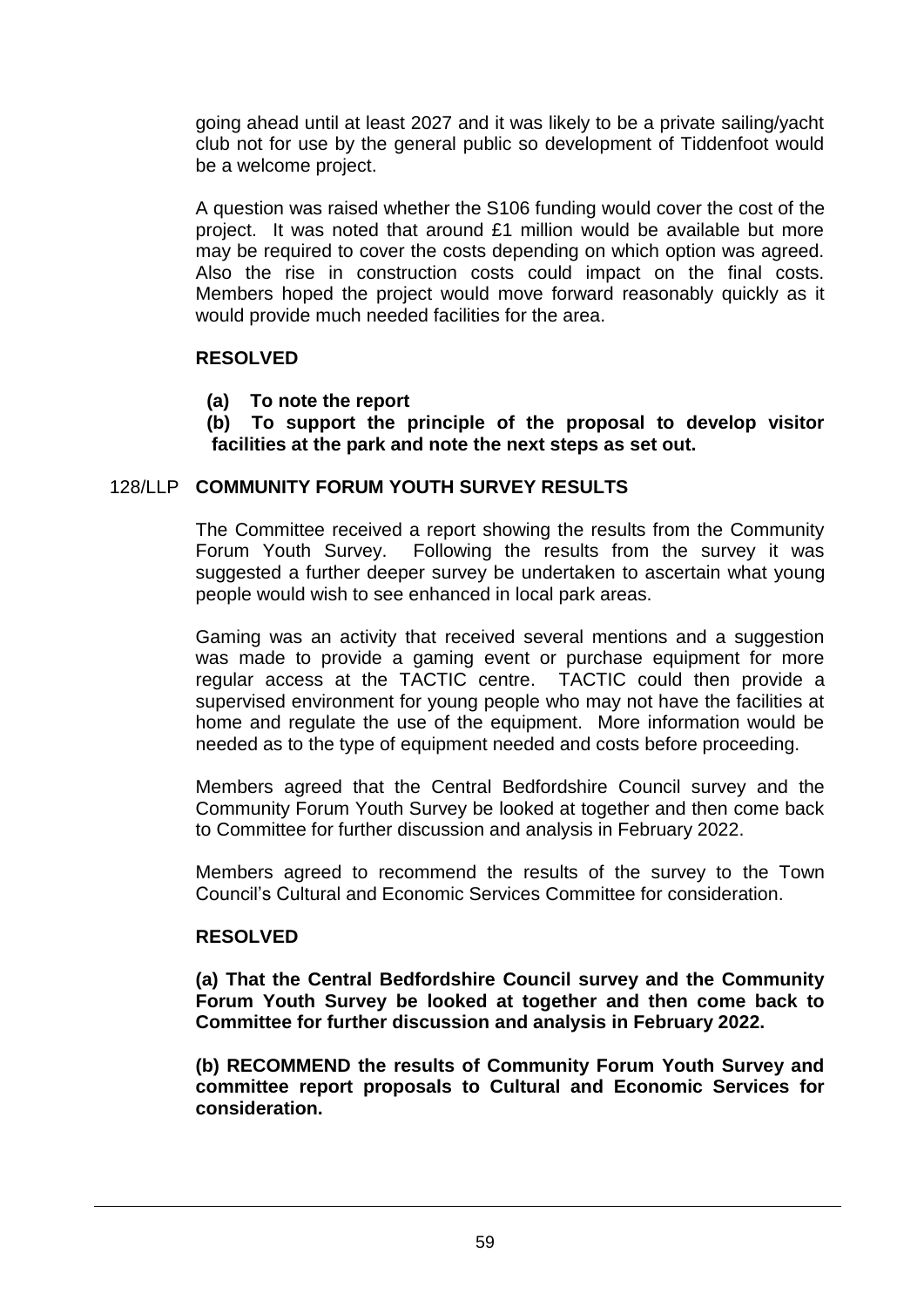# 129/LLP **CENTRAL BEDFORDSHIRE COUNCIL UPDATE REPORT**

The Committee received an update report from Central Bedfordshire Council on matters relating to the parish, including information in respect of social care, housing, community safety, business investment, environmental issues, transport matters, community services, sustainability, schools, public health and services to young people.

A question was raised regarding enforcement in the High Street whilst ETRO in place and who was responsible for and taking action on illegal use and parking. Sarah Hughes would take this back to Central Bedfordshire Council Parking to clarify and bring back to Committee at the next meeting.

It was noted that a new section had been added to the report on Sustainability to cover areas such as walking, cycling, low and zero emission vehicles and supporting infrastructure. The Sustainable Transport and Active Travel team would be led by Steve Lakin and recruitment to complement the team was in the final stages with two posts appointed and one post for an apprentice.

Thanks were given to Sarah Hughes for her informative detailed report.

# **RESOLVED to note the information.**

# 130/LLP **STANDING ITEMS**

**(a) Section 106** – Town Council request for further information and understanding at to how S106 money was secured and allocated and how well a development was progressing against the S106 agreement. It was confirmed a guide was being worked on to clarify how projects were defined and how the money was secured. Specific workshops could be offered for leisure facilities and development of the town centre.

Members agreed a guide would be useful but there was also a need for a document or spreadsheet including the key projects showing key terms, objections, trigger points and progress made. It would also be useful to know what was being looked at before the money was allocated and the community informed of these decisions. Members wished to understand what opportunities are available for influencing spend within existing s106 arrangements and how to influence new s106 negotiations.

**(b) Welcome Back Fund** – A Welcome Back letter had been sent to every house in the town and surrounding villages and a variety of events had and would be taking place in the High Street, the next being the Glow Event on 10 December 2021. The benches ordered for the High Street were due to be delivered within the next week. Also on the 10-year anniversary of the Children's Trail activities were being planned. The social media ongoing campaign, 'a great place to..' was ongoing and a local photographer was working with the Council to provide visual images to further promote the local area.